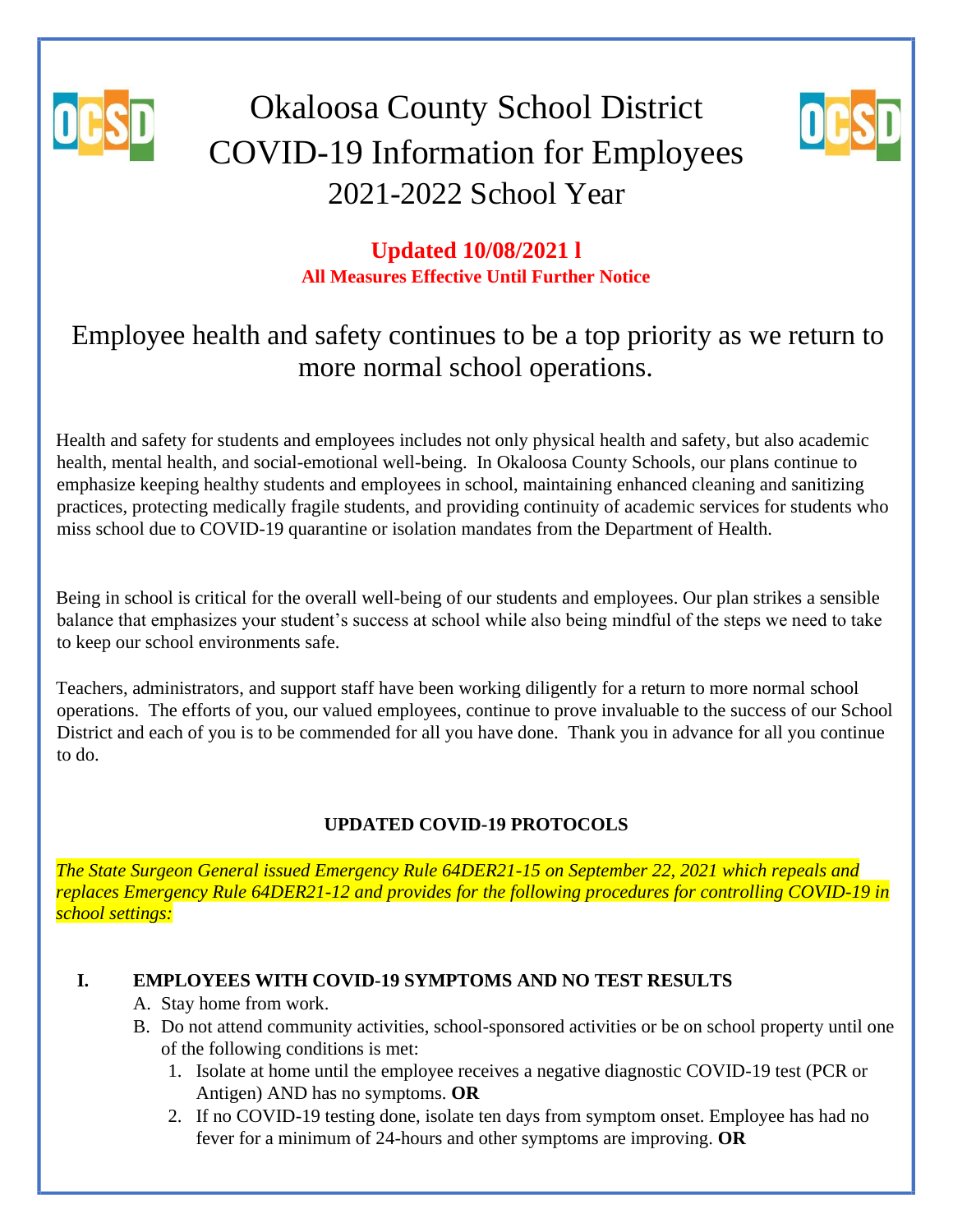3. Receives written permission to return to school from a medical doctor or physician, or advanced nurse practitioner licensed in Florida.

#### **II. EMPLOYEES WITH A POSITIVE TEST FOR COVID-19 (with or without symptoms).** A. Stay home from work.

- B. Notify the school/site of positive result, provide a copy of result as requested to the school/site.
- C. Do not attend school-sponsored activities or be on school property until one of the following conditions is met.
	- 1. Isolate at home until the employee receives a negative diagnostic COVID-19 test (PCR or Antigen) AND has no symptoms. **OR**
	- 2. Isolate ten days from symptom onset for those experiencing symptoms, or ten days from the date of a positive test if employee had no symptoms. Employee must not have had a fever for a minimum of 24-hours and other symptoms are improving. **OR**
	- 3. Receives written permission to return to school from a medical doctor or physician, or advanced nurse practitioner licensed in Florida.

## **III. PROTOCOLS FOR EMPLOYEES WITH EXPOSURE TO COVID-19.**

- A. Employees who are known to have been in direct contact with an individual who received a positive diagnostic test for COVID-19 may choose one of the following options:
	- 1. Attend work, school-sponsored activities, or be on school property, without restrictions, so long as the employee remains asymptomatic. **OR**
	- 2. Quarantine for a period of time not to exceed seven days from the date of last direct contact with an individual that is positive for COVID-19.
- B. If an employee becomes symptomatic following direct contact with an individual that has tested positive for COVID-19, or tests positive for COVID- I9, the procedures set forth in section (I) above shall apply.

## **FREQUENTLY ASKED QUESTIONS AND ANSWERS**

## **1. What safety measures are in place?**

- Hand sanitizer will be available in every classroom, on school buses, and in other common areas.
- Each classroom has a supply of disinfectant wipes to be used as needed throughout the day.
- Daily cleaning and disinfecting protocols will be in place in schools and on buses.
- Masks are strongly recommended in schools and on buses. Buses will have a supply of masks available.
- Signs will be displayed to remind those in schools about social distancing and the use of hand sanitizer/washing of hands.
- Desk barriers will be available upon request by parents and may be used at a teacher's discretion.
- To minimize the use of water fountains, water bottle filling stations will be available in schools.
- Proper handwashing will continue to be emphasized.
- District will support COVID-19 contact tracing in accordance with the Department of Health.
- COVID-19 vaccination clinics will be available at school sites (see TESTING AND VOLUNTARY VACCINATION SITES section).
- As was the case last year, schools are being provided with a daily substitute to provide assistance with safety-related accommodations and classroom coverage.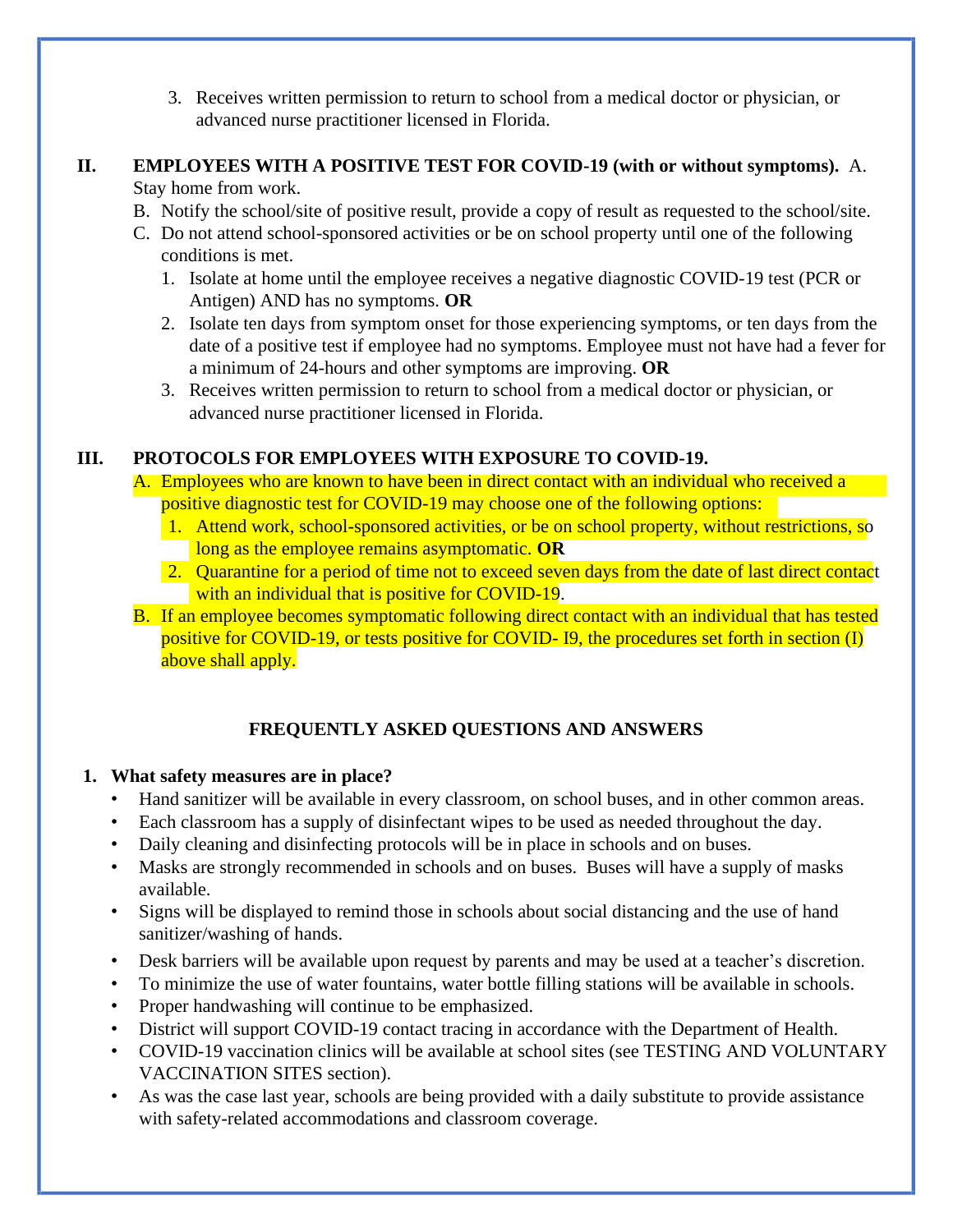**2. Will employees who are quarantined as a result of being a close contact at work be charged leave?**  Employees will not be charged leave if identified as a close contact at work.

#### **3. What is "COVID Leave?"**

Employees who have to miss work due to isolation or quarantine will be afforded a total 10 additional (cumulative) paid sick leave (COVID) days if the absence or absences are due to certain criteria (see below). Additional leave (5 days) may be granted for a positive result in which symptoms exceed isolation timeline.

**4. Will employees who are quarantined as a result of being a close contact away from work be charged leave?** 

Employees will qualify for COVID leave if identified as a close contact away from work according to the provisions above (#3).

**5. Will employees who are awaiting COVID test results or seeking related medical assistance be given "COVID Leave?"** 

Yes. This will apply to the 15-day total noted above (#3).

#### **6. Will employees who are COVID positive be given "COVID Leave?"**

Yes. Employees who are COVID positive qualify for COVID Leave as detailed above (#3). If an employee has a second positive COVID test occurrence tied directly to school exposure, and that occurrence forces the employee to be away from work beyond the 15 original COVID leave days, the employee will be granted up to an additional 15 days of COVID leave.

#### **7. Will employees who have to care for a quarantined child be given "COVID Leave?"**

Employees who are caring for a child under quarantine or isolation or whose daycare has closed for COVID reasons will be granted COVID Leave. After using the 10 COVID days, coverage will continue at 2/3 pay. Employees may supplement this pay with their own sick leave if they so choose.

#### **8. Will absences due to isolation/quarantine or COVID symptoms be approved for Leave Without Pay once COVID leave runs out?**

Yes. In a case of extended COVID-related illness where an employee exhausts all COVID Leave and Personal Leave, Leave Without Pay will be approved with a note from a doctor.

**9. Who do I contact for employee-related COVID questions?**  Principal/Site Supervisor/COVID Administrator District Contact - Courtney Huffstutler (850) 833-5802

#### **10. Who do I contact for student-related COVID questions?**  Principal/Site Supervisor/COVID Administrator District Contact - Teri Schroeder (850) 833-3105

#### **11. Will mySchool Online be an option this year?**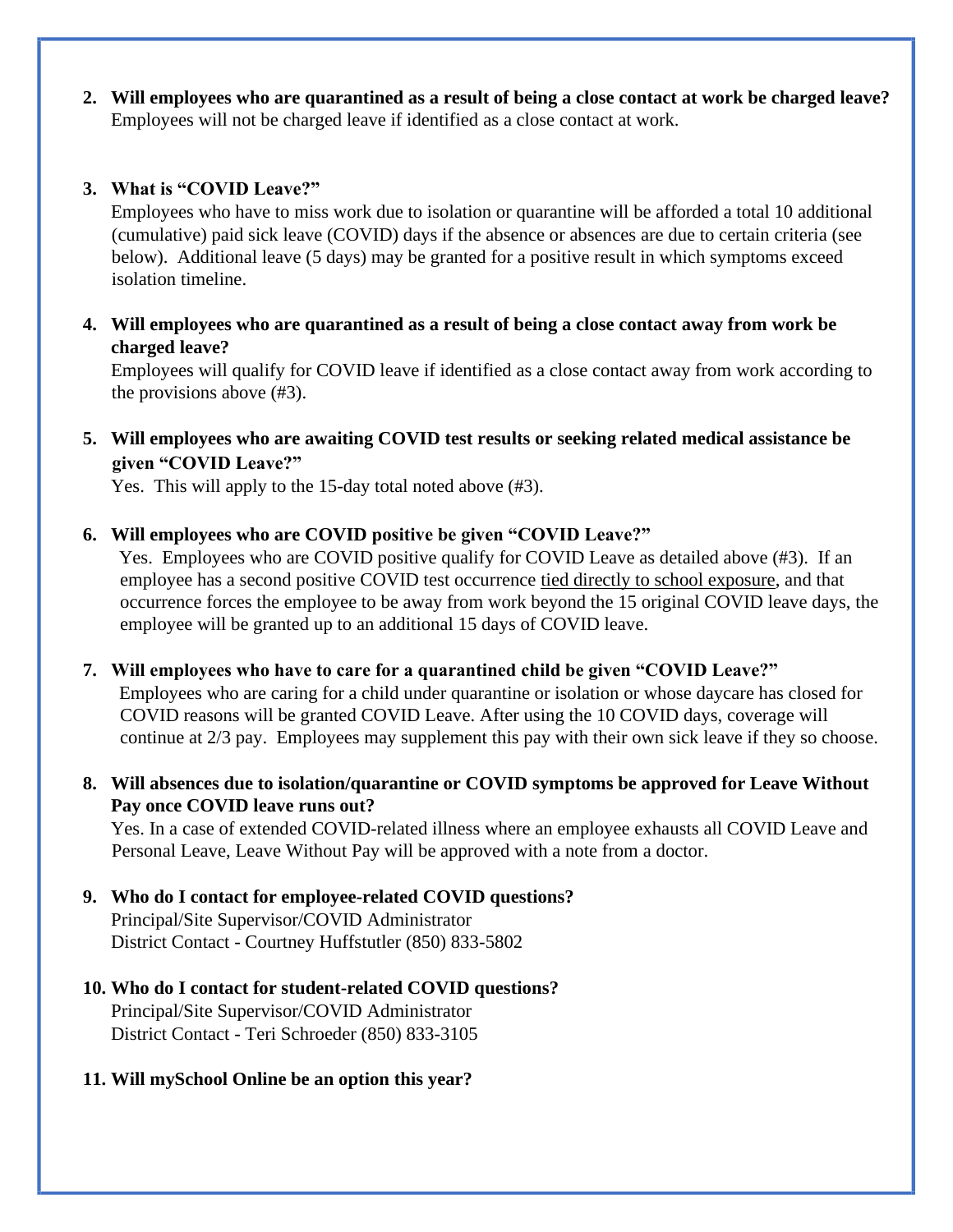No. The mySchool Online program, and others like it across the state, are not available options this year. Okaloosa Online is the district's primary K-12 virtual option. Information about this option is available at [www.okaloosaschools.com/schools/okaloosa-online.](http://www.okaloosaschools.com/schools/okaloosa-online) 

#### **12. What are the COVID symptoms?**

Fever greater than 100.4°, cough, sore throat, shortness of breath or difficult breathing, headache, body or muscle aches, GI symptoms (nausea, vomiting, diarrhea), new loss of taste or smell, nasal congestion/runny nose.

#### **13. Will wellness checks be conducted daily upon arrival to school?**

Documented wellness self-checks will be required for staff members who have been identified as a close contact to a positive, are asymptomatic, and choose to report to work. All other employees should conduct personal wellness checks for COVID before going to work and should stay home if they exhibit COVID-19 symptoms

NOTE: An employee's baseline should be assessed when symptoms in #13 above are observed. Are any of the above symptoms normal for the staff member, for example, a runny nose or congestion with history of allergies? If so, that would be considered the individual's baseline. If there are any symptoms that are not normal for you, (symptoms outside of your baseline), i.e, fever or shortness of breath, the individual should stay home and seek testing.

#### **14. Will COVID-related attendance codes be used again this year?**

Yes: S (Symptoms), Q (Quarantine Close Contact), C (Contact in School: Asymptomatic), I (Isolated Positive Case

#### **15. Will masks be mandatory in schools this fall?**

No. Masks are recommended in our school building but not mandated. Masks were not required last year, and they will not be required this year. Employees may wear a mask if they so choose.

#### **16. Will masks be mandatory on school buses?**

No. Masks are strongly recommended on school buses. Parents are welcome to provide a mask for their child if they choose. Buses will have a supply of masks available. Students will use hand sanitizer when entering and exiting a school bus.

#### **17. What if a child is medically fragile and plans to remain in brick and mortar instruction?**

Schools will have procedures to ensure individualized safety measures for medically fragile students. Teachers should make every effort to facilitate social distancing to the greatest extent possible.

#### **18. I have a question regarding medically fragile employees.**

Contact Courtney Huffstutler in Human Resources. (850) 833-5802.

#### **19. Will schools continue to provide extra cleaning of classrooms and other areas?**

Yes. We will retain some of the protocols put in place last year to help keep our schools as clean as possible. That includes spray disinfecting and cleaning frequently touched surfaces more regularly with employee-safe cleaners.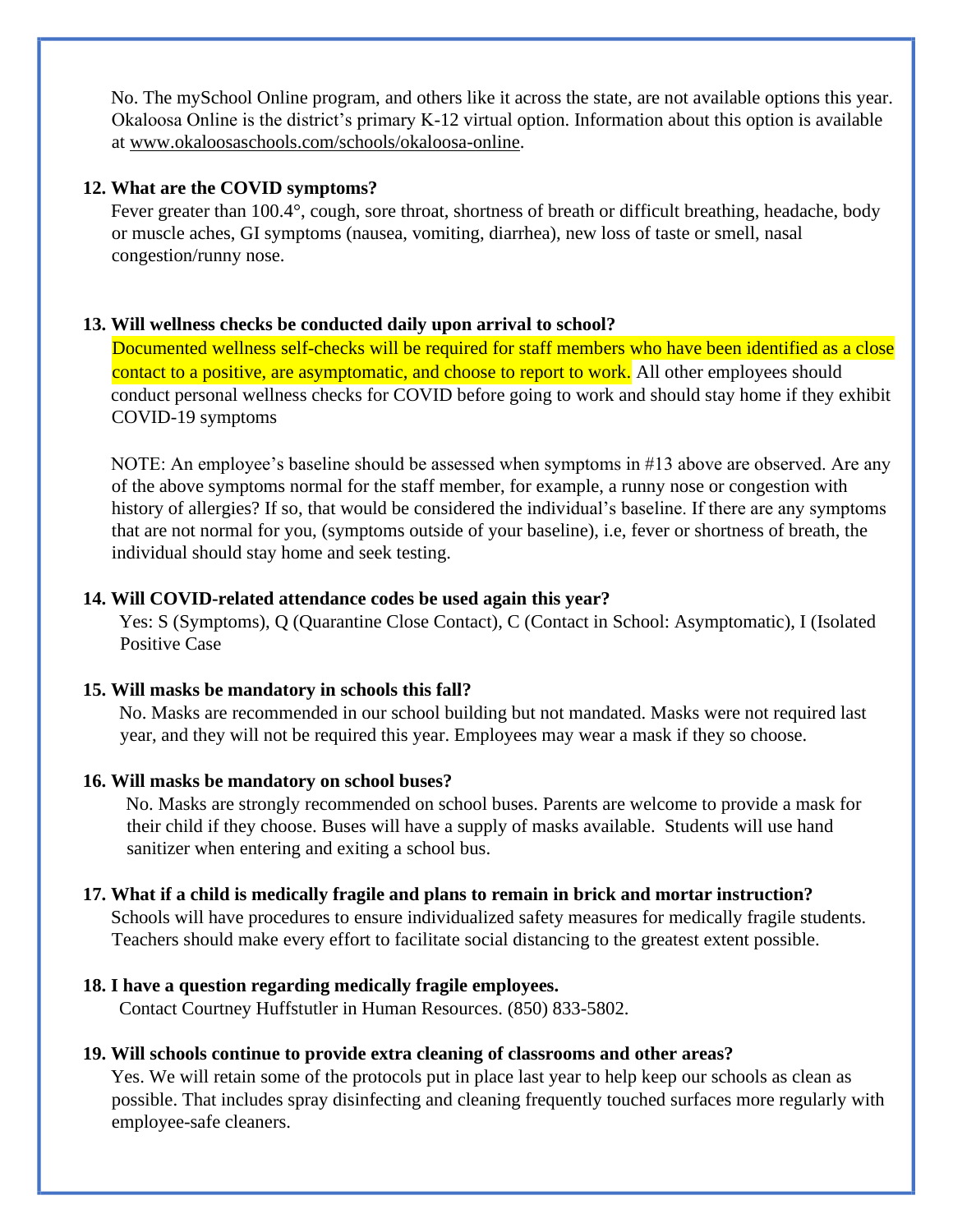#### **20. Will cleaning supplies be provided to teachers?**

Daily custodial cleaning of classrooms will occur, including sanitization of surfaces. Teachers will be provided with supplies to use at their discretion.

#### **21. Will desk barriers be used again this year?**

Desk barriers will be available if requested by a parent. They also may be used at a teacher's discretion.

#### **22. Will I need to maintain seating charts?**

Yes. Seating charts in classrooms and buses are critical to the contact tracing process.

#### **23. Do library books still need to be held for 72 hours?**

Schools should follow their normal media center protocols.

**24. COVID-19 cancelled or modified many different types of school events last year, such as field trips and athletic and performing arts events. Will these return to normal this year?** 

Yes. Athletic events and extracurricular activities such as band and choral concerts will occur as normal. Field trips will be permitted at this time. We will be mindful as we continue through the school year and make adjustments as appropriate.

#### **25. Will parents be able to volunteer in classrooms this fall and chaperone trips?**

At this time, essential volunteers will be permitted on campus at the discretion of the principal. Parents will be permitted to chaperone field trips. Wellness checks will be performed for students, employees, and parent chaperones prior to departure.

**26. What protocols are in place for Professional Development, Faculty Meetings, and other instances where Staff may gather?** Professional Development is critical to our school District's expectation of continuous learning and academic excellence. Additionally, the best practice systems and routines that facilitate communication, professional growth, culture, and comradery are similarly important. Schools may conduct these activities as normal while being mindful of social distancing to the degree possible.

## **TESTING AND VOLUNTARY VACCINATION SITES**

#### **Voluntary Vaccination Clinics**

Voluntary vaccination clinics for students (age 12+) and staff at area middle and high schools were held September 20-22 ( $1<sup>st</sup>$  shot). For those who participated, follow-up shots are scheduled for October 1214. Contact your school for more information. (NOTE: An individual is considered fully vaccinated two weeks after they receive their second shot.)

**Testing Site**  $\circ$  COVID-19 testing has been a challenge for many of our families in Okaloosa County. As a result, the Okaloosa County School District has partnered with the Department of Health to provide a COVID-19 testing site for both **SYMPTOMATIC** & **ASYMPTOMATIC** students, employees, and their family members.  $\circ$ 

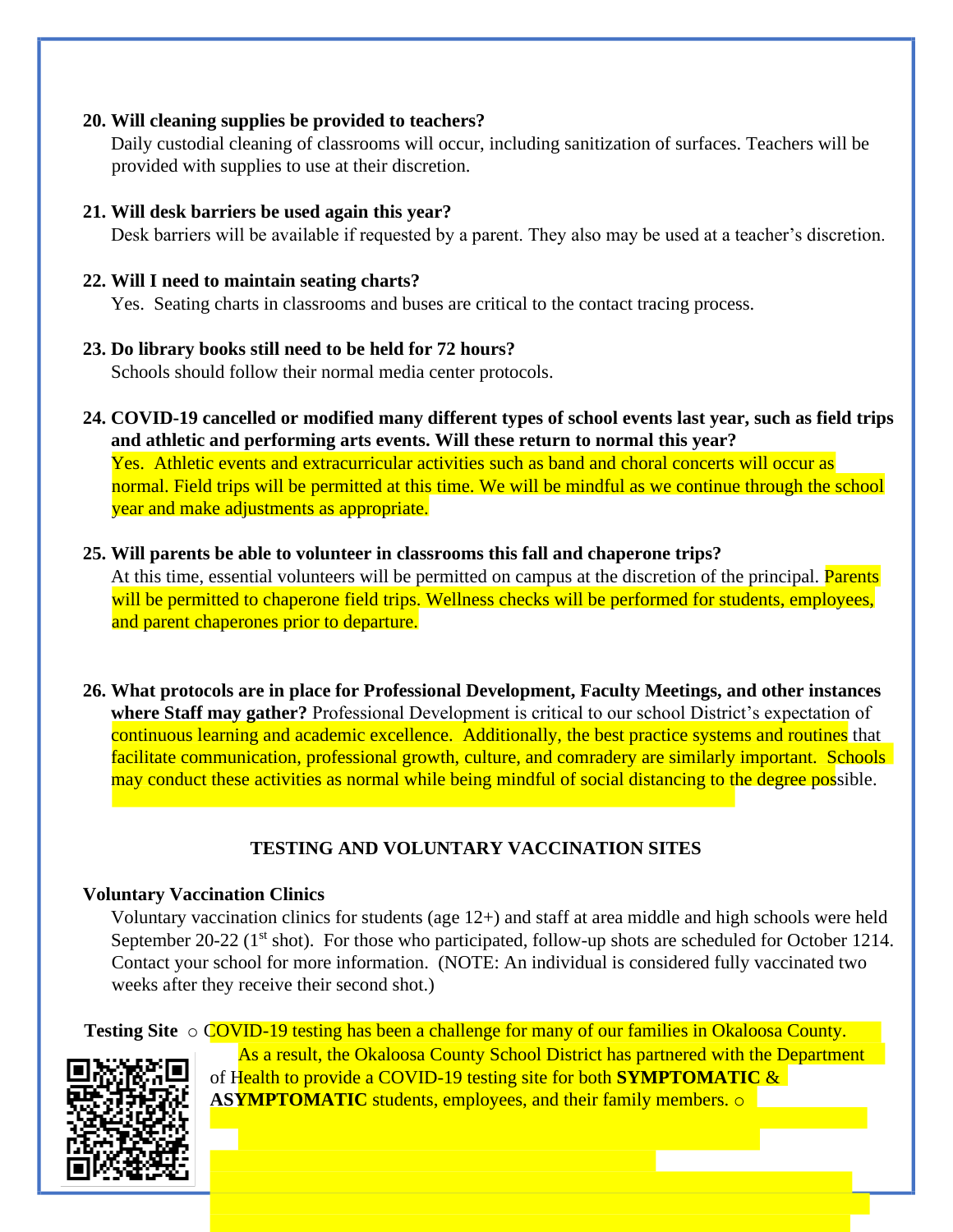SYMPTOMATIC individuals will receive a rapid antigen test with results within 15 minutes. If there is a negative result, a PCR test will be administered.

- o ASYMPTOMATIC individuals will receive a PCR test.
- o Results for the PCR test will be sent via email and/or text usually within 24 hours.

**TO MAKE AN APPT.** o Location: OCSD Central Administrative Complex, 202 Highway 85N, Niceville, FL o Hours of Operation: Monday-Friday 7:45 a.m. – 1:15 p.m. **BY APPOINTMENT ONLY.** To schedule an appointment, go to [https://hipaa.jotform.com/telopoint/okaloosa\\_1](https://urldefense.com/v3/__https:/hipaa.jotform.com/telopoint/okaloosa_1__;!!B6dj6w!umfbGZqo1qQuSP_FkIF2R1tMdwzt7ztQW8t0eZSOmyiNXe-PANu67jgKkVoMvG1ZZWT6BQ$) or use the QR code provided on the left.

We will all continue to be mindful of our surroundings and be prepared to adjust our routines if needed.

Please contact your school administration for more information.

Note: The protocols for Eglin Elementary School on Eglin Air Force Base will be in accordance with the ICD guidance for the installation.